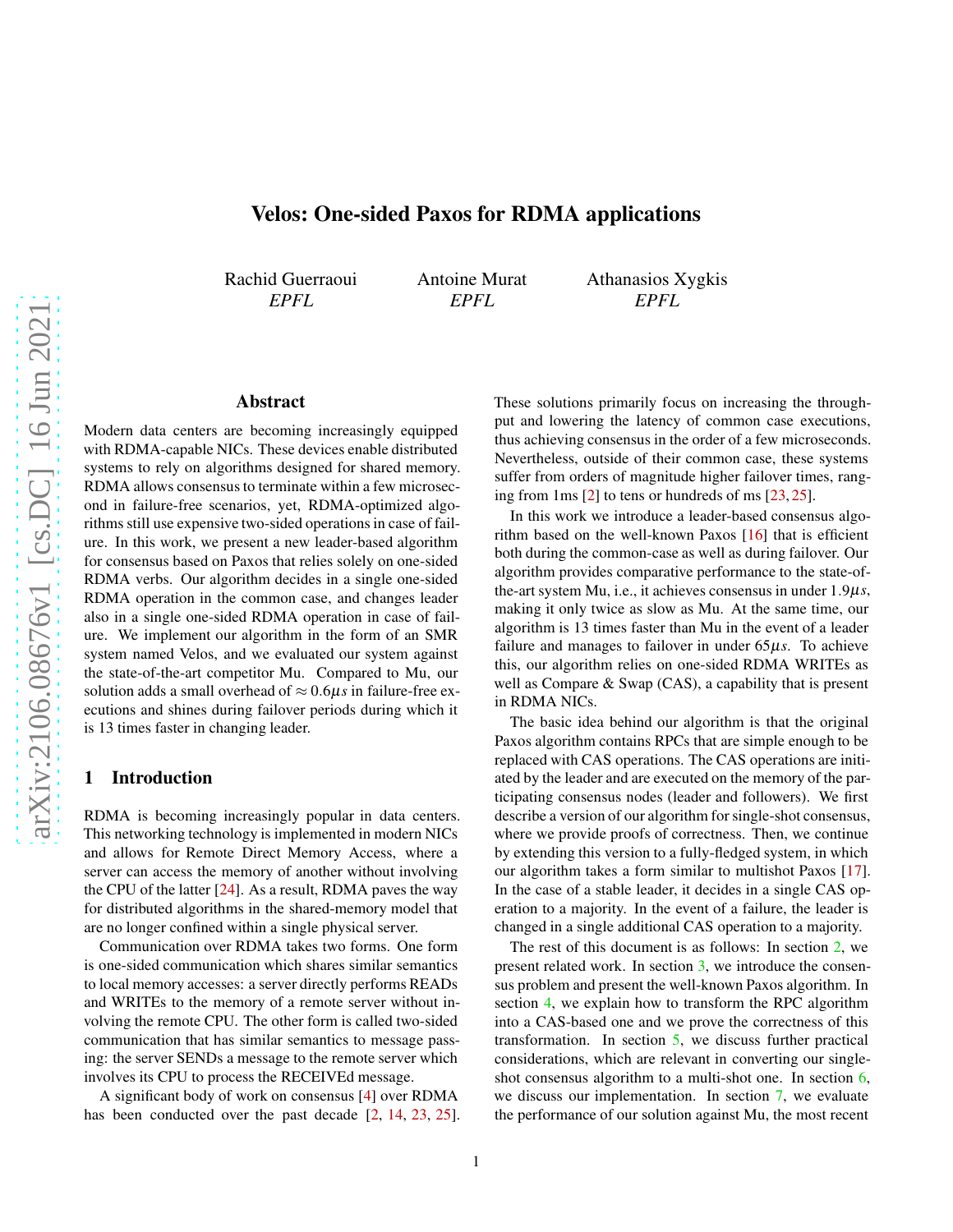state-of-the-art system that implements consensus.

## <span id="page-1-0"></span>2 Related work

## Mu

Mu [\[2\]](#page-8-1) is an RDMA-powered State Machine Replication [\[3\]](#page-8-2) system that operates at the microsecond scale. Similarly to our system, it decides in a single amortized RDMA RTT. This is achieved by relying on RDMA permissions [\[24\]](#page-9-0). Mu ensures that at any time, at most one process can write to a majority and decide, which ensures consensus' safety. In case of leader failure, Mu requires permission changes that take  $\approx$  250 $\mu$ s. Mu thus fails at guaranteeing microsecond decisions in case of failure.

# APUS

APUS [\[25\]](#page-9-3) is a Paxos-based SMR system. It was tailored for RDMA. It doesn't use expensive permission changes but relies heavily on two-sided communication schemes. While it provides short failovers, its consensus engine involves heavy CPU usage at replicas and is significantly slower than Mu's.

# Disk Paxos

Disk Paxos [\[10\]](#page-8-3) observes that Paxos' acceptors can be replaced by moderately smart and failure-prone shared memories. Their work can be done by proposers as long as they are able to run atomic operations at the shared resource. This work is purely theoretical.

# <span id="page-1-1"></span>3 Preliminaries

In this section, we state the process and communication model that we assume for the rest of this work. Then we formally introduce the problem of consensus and we present the well-known Paxos algorithm.

## 3.1 Assumptions

We consider the message-and-memory (M&M) model [\[1\]](#page-8-4), which allows processes to use both message-passing and shared-memory. Communication is assumed to be lossless and provides FIFO semantics. The system has *n* processes  $\Pi = \{p_1, \ldots, p_n\}$  that can attain the roles of *proposer* or *acceptor*. In the system, we assume that there are *p* proposers and *n* acceptors, where  $1 < p < |\Pi|$ . Processes can fail by crashing. Up to  $p-1$  proposers and  $\left\lfloor \frac{n-1}{2} \right\rfloor$  acceptors may fail. As long as a process is alive, its memory is remotely accessible. When a process crashes, its memory also crashes. In this case, subsequent memory operations do not return a response. The system is asynchronous in that it can experience arbitrary delays.

## 3.2 Consensus

In the consensus problem, processes *propose* individual values and eventually irrevocably *decide* on one of them. Formally, Consensus has the following properties:

- Uniform agreement If processes *i* and *j* decide *val* and *val'*, respectively, then  $val = val'$ .
- Validity If some process decides *val*, then *val* is the input of some process.
- Integrity No process decides twice.
- Termination Every correct process that proposes eventually decides.

It is well known that consensus is impossible in the asynchronous model [\[9\]](#page-8-5). To circumvent this impossibility, an additional synchrony assumption has to be made. Our consensus algorithm provides safety in the asynchronous model and requires partial synchrony for liveness. For pedagogical reasons and in order to facilitate understanding, we implement our consensus algorithm by merging together the following abstractions:

- *Abortable Consensus* [\[4\]](#page-8-0), an abstraction weaker than *Consensus* that is solvable in the asynchronous model,
- *Eventually Perfect Leader Election* [\[6\]](#page-8-6), which relies on the weakest failure detector required to solve *Consensus*.

#### <span id="page-1-2"></span>3.3 Abortable Consensus

*Abortable consensus* has the following properties:

- Uniform agreement If processes *i* and *j* decide *val* and *val'*, respectively, then  $val = val'$ .
- Validity If some process decides *val*, then *val* is the input of some process.
- Termination Every correct process that proposes eventually decides or abort.
- Decision If a single process proposes infinitely many time, it eventually decides.

Algorithm [1](#page-2-1) solves Abortable Consensus and is based on Paxos. Processes are divided into two groups: proposers or acceptors. Proposers *propose* a value for decision and acceptors *accept* some proposed values. Once a value has been accepted by a majority of acceptors, it is decided by its proposer.

Intuitively, the algorithm is split in two phases: the *Propose* phase and the *Accept* phase. During these phases, messages from the proposer are identified by a unique *proposal number*. The Prepare phase serves two purposes. First, the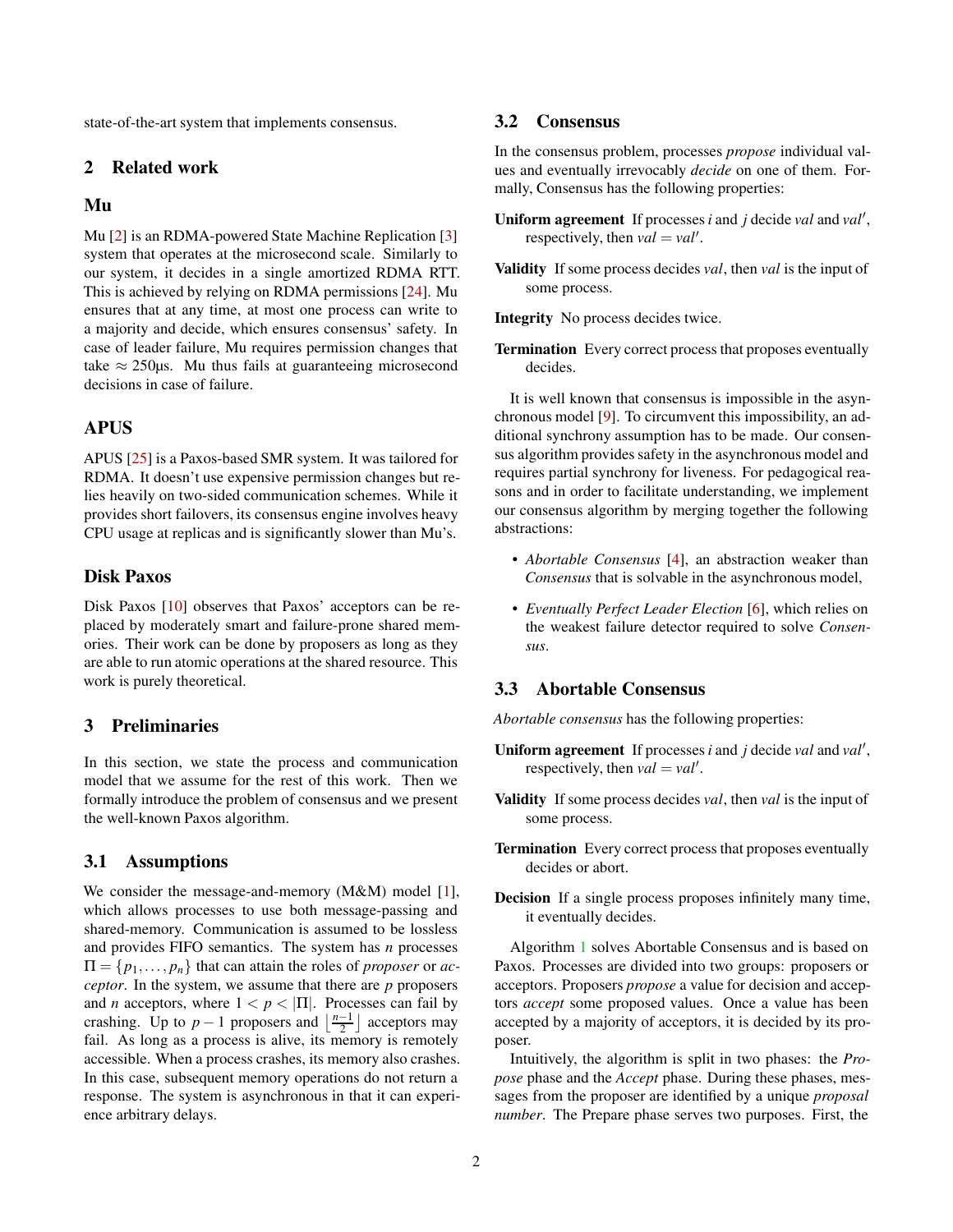Algorithm 1: Abortable Consensus

```
1 Proposers execute:
 2 upon hIniti:
              decided = False\begin{array}{c|c}\n4 & \text{proposal} = \text{id} \\
5 & \text{proposed_value}\n\end{array}proposed_value = \bot7 propose(value):
 \begin{array}{c|c} 8 & \text{proposed_value} = \text{value} \\ 9 & \text{if not decided} \end{array}9 if not decided:<br>10 if prepare()
\begin{array}{c|c} 10 & \text{if prepare();}\\ 11 & \text{accept();} \end{array}accept()
13 prepare():<br>14 propos:
14 proposal = proposal + |\Pi|<br>15 broadcast (Prepare | prop
15 broadcast (Prepare | proposal)<br>16 wait for a majority of (Prepar
16 wait for a majority of (Prepared | ack, ap, av)<br>17 if any av returned, replace proposed_value with
              if any av returned, replace proposed_value with av with
                        \leftrightarrow highest ap
18 if any not ack:<br>19 trigger (Abo
19 \text{trigger } \langle \text{Abort} \rangle<br>20 \text{return False}20 return False<br>21 return True
              return True
23 accept():<br>24 broad
24 broadcast (Accept | proposal, proposed_value)<br>25 wait for a majority of (Accepted | mp)
25 wait for a majority of \langle Accepted | mp\rangle<br>26 if any mp > proposal:
26 if any mp > proposal:<br>
27 if trigger (Abort)
27 \text{trigger} \langle \text{Abort} \rangle<br>28 else:
\begin{array}{c|c} 28 & \text{else:} \\ 29 & & \text{de} \end{array}29 decided = true<br>30 trigger (Decide
                    trigger (Decide | proposed_value)
32 Acceptors execute:<br>33 upon \{Init \}:
        upon \langle \text{Init} \rangle:
34 min_proposal = 0<br>35 accepted_proposal
              accepted\_proposal = 036 accepted value = \perp38 upon \langlePrepare | proposal\rangle:
\begin{array}{c|c}\n 39 & \text{if proposal} > \text{min\_proposal:} \\
 40 & \text{min~proposal} = \text{n}\n\end{array}min proposal = n41 | reply (Prepared | min_proposal == n, accepted_proposal,
                        \leftrightarrow accepted_value)
43 upon \langleAccept | proposal, value\rangle:
44 if proposal \geq min_proposal:<br>45 accepted proposal = min
                    accepted\_proposal = min\_proposal = n46 accepted_value = value<br>47 b reply (Accepted I min prope
              reply \langle Accepted | min\_proposal \rangle
```
proposer gets a promise from a majority of acceptors that another proposer with a lower proposal number will fail to decide. Second, the proposer updates its proposed value using the accepted values stored in the acceptors. This way, if a value has been decided, the proposer will adopt it. The prepare phase can also trigger Abort if any acceptor in the majority previously made a promise to a higher proposal number.

If the proposer manages to complete the Prepare phase without aborting, it proceeds to the Accept phase. In this phase, the proposer tries to store its proposal value in a majority of acceptors. If it succeeds, it decides on that value. Otherwise, it ran obstructed and triggers *Abort*.

A proof of correctness for algorithm [1](#page-2-1) is given in [\[4\]](#page-8-0).

### 3.4 From Abortable Consensus to Consensus

One can solve *Consensus* by combining *Abortable Consensus* together with *Eventually Perfect Leader Election* (Ω). In Abortable Consensus a proposer is guaranteed to decide, rather than abort, if it executes unobstructed. The role of  $\Omega$ is to ensure this condition is ensured. Informally,  $\Omega$  guarantees that eventually all correct proposers will consider a single one of them to be the leader. As long as a proposer is considering itself as the leader it keeps on proposing their value using *Abortable Consensus*. Eventually, Ω will mark a single correct proposer as the leader, which will try to propose unobstructed and decide. The leader can then broadcast the decision to the rest of the proposers. Algorithm [2](#page-2-2) provides the implementation of this idea. A proof of its correctness is given in [\[4\]](#page-8-0).

<span id="page-2-2"></span>

```
1 Proposers execute:
 2 | upon \langle \text{Init} \rangle:
 \begin{array}{c|c}\n3 & \text{proposed_value} = \perp \\
4 & \text{leader} = \text{proposed} = \end{array}4 leader = proposed = decided = False
 6 | upon \langle \text{Trust} \mid p_i \rangle:<br>
7 | if p_i == \text{self}7 if p_i = self then leader = True<br>8 else leader = False
             else leader = False
10 propose(value):
11 proposed_value = value<br>12 while True:
12 while True:<br>13 if lead
                   if leader and not proposed:
14 proposed = True<br>15 proposed = True<br>trigger (Abortal
                          -<br>trigger (AbortableConsensus, Propose |
                                   \leftrightarrow proposed_value)
17 upon (AbortableConsensus, Decide | value):<br>18 broadcast (Decided | value)
             broadcast (Decided | value)
20 upon \langleAbortableConsensus, Abort\rangle:<br>21 proposed = False
             proposed = False23 upon \langleDecided | value\rangle:<br>24 if not decided:
24 if not decided:<br>25 decided = tr25 decided = true<br>26 trigger (Decid
                    trigger \langle Decide | value \rangle
```
Notice that *Abortable Consensus* differs from Consensus only in its liveness property. The former is essentially an obstruction free consensus implementation in which no proposer may decide under contention. However, Abortable Consensus retains the safety properties of Consensus. Thus, for the rest of this work we will concentrate on Abortable Consensus and we will transform it into a CAS-based algorithm.

## <span id="page-2-0"></span>4 One-sided Consensus

In this section, we explain how to transform the two-sided algorithm presented in section [3.3](#page-1-2) into a one-sided one. To do so, we first establish the equivalence between the RPCs used in algorithm [1](#page-2-1) and CAS. Then, we take advantage of this equivalence and replace RPCs with CAS in algorithm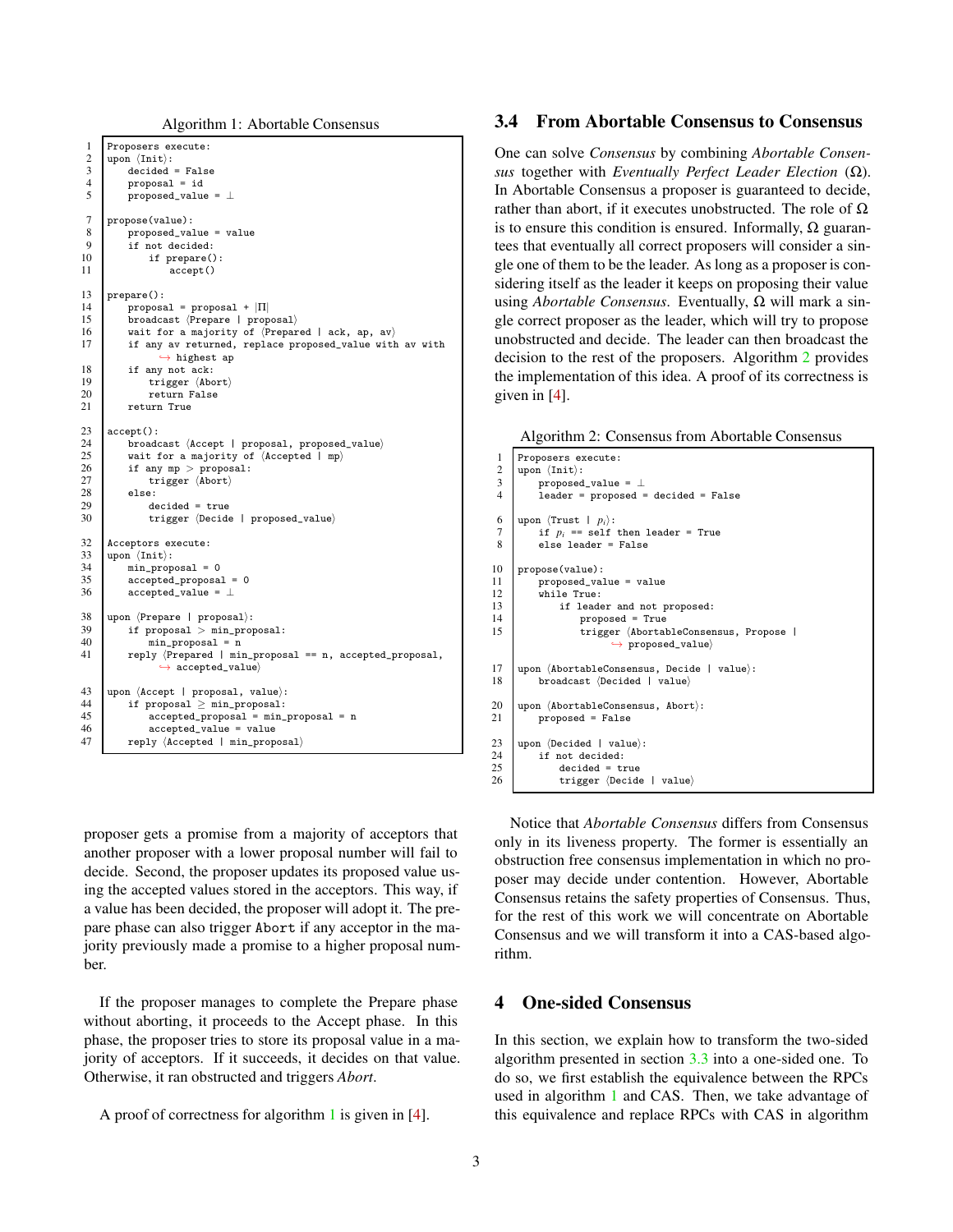[1.](#page-2-1) The resulting CAS-based Abortable Consensus is given in algorithm [4.](#page-4-0)

### <span id="page-3-9"></span>4.1 One-sided obstruction-free RPC

Observe that algorithm [1](#page-2-1) uses message passing (i.e. RPC) in a very specific form. The acceptors keep track of only three variables: min\_porposal, accepted\_proposal and accepted\_value. In both the Accept and the Prepare phases, acceptors atomically update these values upon a very simple condition (i.e., a simple comparison) and return some of them. In this section, we propose and prove a simple obstruction-free transformation to turn such RPCs into purely one-sided conditional writes using CAS.

Algorithm 3: CAS-based RPC

```
\begin{array}{c|c} 1 & \text{rpc(x)}: \\ 2 & \text{if} \end{array}\begin{array}{c|c} 2 & \text{if compare(x, state)}: \\ 3 & \text{state = f(state, i)} \end{array}state = f(state, x)4 return projection(state)
 6 \nvert \ncas-{\rm rpc}(x):<br>axpected
 7 expected = fetch_state()<br>8 if not compare(x, expect)
 8 \t\t \text{if not compare}(x, expected):<br>9
                   return projection(expected)
11 move_to = f(expected, x)<br>12 old = cas(state, expecte
12 old = cas(state, expected, move_to)<br>13 if old == expected:
13 if old == expected:<br>14 return projection
                   return projection(move_to)
16 abort()
```
<span id="page-3-8"></span><span id="page-3-5"></span>In algorithm  $3$ , we assume that the whole state of a process (i.e., all its variables) is stored in state. In the case of RPC (line [1\)](#page-3-1), the caller sends x to the callee. The callee deterministically compares x with its state using compare. If the comparison succeeds, its state is deterministically mutated using the function f. In any case, the callee extracts part of its state using projection and returns it to the caller. By convention, rpc runs atomically.

We prove below that if the callee's state is accessible by the caller via shared memory, and compare, f, projection are known to the caller, then rpc and cas-rpc are strictly equivalent except in the case where cas-rpc aborts.

### <span id="page-3-6"></span>Lemma 4.1. *If* cas-rpc *does not abort,* rpc *and* cas-rpc *are equivalent.*

*Proof.* An execution of rpc solely depends on the value of state and the input value x. We denote such execution of rpc with  $\langle state, x \rangle_{\text{rec}}$ . If an execution of cas-rpc does not abort, it solely depends on the value of expected fetched at line [7](#page-3-2) and the input value x. We denote such execution of *cas-rpc* with  $\langle expected, x \rangle_{cas-pre}$ .

We show that any execution  $\langle s, x \rangle_{\text{rpc}}$  is equivalent to the execution  $\langle s, x \rangle_{cas-rpc}$  in the sense that both *rpc* and *cas* − *rpc* will have the same value of state and return the same projection at the end of their execution.

If an execution  $\langle s_1, x \rangle_{\text{rpc}}$  makes the comparison at line [2](#page-3-3) fail, then state is not modified and projection( $s_1$ ) is returned. In the execution  $\langle s_1, x \rangle_{cas-rpc}$ , the comparison at line [8](#page-3-4) will also fail (as the comparison is deterministic) and projection $(s_1)$  is also returned without modifying the remote state. In this case, both executions are equivalent.

If an execution  $\langle s_2, x \rangle_{\text{rpc}}$  makes the comparison at line [2](#page-3-3) succeed, then state is modified to  $f(s_2, x)$  and projection( $f(s_2, x)$ ) is returned. In the execution  $\langle s_2, x \rangle_{cas-rpc}$ , the comparison at line [8](#page-3-4) will also succeed (since the comparison is deterministic). As the run is assumed to not abort, the CAS will succeed. Thus the remote state will atomically be updated from  $s_2$  to  $f(s_2, x)$  and f(*s*2, x) is also returned. So, in this case, both executions are also equivalent. П

In addition, this transformation is safe in case of obstruction

#### <span id="page-3-7"></span>Lemma 4.2. *If* cas-rpc *aborts, it has no side effect.*

*Proof.* If cas-rpc aborts, the comparison at line [13](#page-3-5) failed. This in turn implies that the CAS at line failed and thus that state is unaffected by the execution. П

From lemmas [4.1](#page-3-6) and [4.2,](#page-3-7) cas-rpc exhibits all-ornothing atomicity. We now prove that such a transformation in obstruction-free.

<span id="page-3-10"></span>Lemma 4.3. *If* cas-rpc *runs alone (i.e., unobstructed), it does not abort.*

*Proof.* Let's assume by contradiction that cas-rpc runs alone and aborts. For cas-rpc to abort, the comparison at line [13](#page-3-5) must fail. This in turn implies that the CAS at line [12](#page-3-8) failed, i.e., that the current value of state does not match the expected one. For this to happen the state must have been updated between line [7](#page-3-2) and [12](#page-3-8) by another process. This means that there was a concurrent execution, a contradiction. Π

#### <span id="page-3-11"></span>4.2 A purely one-sided consensus algorithm

Algorithm [4](#page-4-0) implements Abortable Consensus by replacing RPCs in algorithm [1](#page-2-1) with the one-sided obstruction-free RPCs introduced in [4.1.](#page-3-9) As this new algorithm relies on CAS for comparisons, it aborts in situations where the original algorithm would have succeeded. For example, consider the following execution: Let proposers  $P_1$  and  $P_2$  concurrently initiate the Prepare phase with respective proposals 1 and 2. Both fetch the remote state and get  $(0,0,\perp)$ . Then, *P*<sub>1</sub> succeeds at writing its proposal to acceptor *A*1. Later on, the CAS of  $P_2$  fails at  $A_1$  as the value is now  $\langle 1,0,\perp \rangle$  instead of the expected  $\langle 0,0,\perp \rangle$ . Thus, *P*<sub>2</sub> aborts even if it had a larger proposal number than *P*1. The more relaxed comparison in the original algorithm would not have caused  $P_2$  to abort.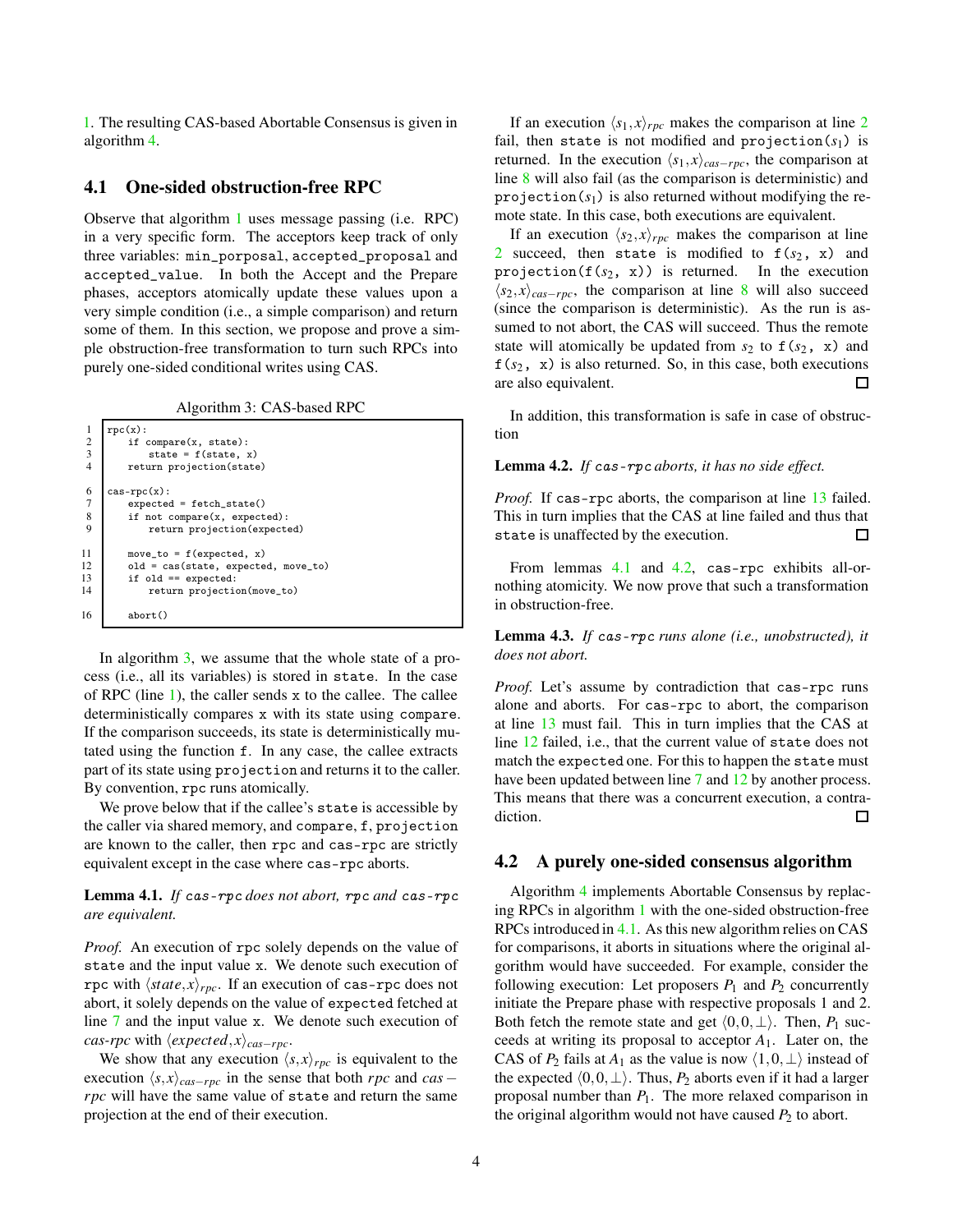Algorithm 4: CAS-based Abortable Consensus

```
1 Proposers execute:
 2 upon hIniti:
           decided = False
 4 proposal = id<br>5 proposed_value
           proposed_value = \bot7 propose(value):
 8 \nvert proposed_value = value
9 if not decided:<br>10 if prepare()
\begin{array}{c|c} 10 & \text{if prepare();}\\ 11 & \text{accept();} \end{array}accept()
13 prepare():<br>14 propos:
          proposal = proposal + |{\Pi}|15 execute in parallel cas_prepare(p, proposal) for p in
                   ֒→ Acceptors
16 wait for a majority to abort or return \begin{cases} 16 \\ 17 \end{cases} if any returned, replace proposed value with av with
           if any returned, replace proposed_value with av with
                   \rightarrow highest ap
18 if any aborted or not ack:<br>
19 if any aborted or not ack:
19 \text{trigger } \langle \text{Abort} \rangle<br>20 \text{return False}20 return False<br>21 return True
           return True
23 accept():<br>24 execut
           execute in parallel cas_accept(p, proposal,
                   ֒→ proposal_value) for p in Acceptors
25 wait for a majority to abort or return mp<br>
26 if any aborted or returned mp > proposal:
26 if any aborted or returned mp > proposal:<br>27 irigger \langleAbort\rangle27 trigger \langleAbort\rangle<br>28 else:
\begin{array}{c|c}\n 28 & \text{else:} \\
 29 & \text{de}\n \end{array}29 decided = true<br>30 trigger (Decide
               trigger (Decide | proposed_value)
32 cas_prepare(p, proposal):
33 expected = fetch_state(p)
34 if not proposal > expected.min_proposal:
35 return (false, expected.accepted_proposal, expected.
                       \leftrightarrow accepted_value)
37 move_to = expected
38 move_to.min_proposal = proposal
39 old = cas(p.state, expected, move_to)
40 if old == expected:
41 return (true, expected.accepted_proposal, expected.
                       \leftrightarrow accepted_value\rangle43 abort()
45 cas_accept(p, proposal, value):<br>46 expected = fetch state(p)
           expected = fetch\_state(p)47 if not proposal \geq expected.min_proposal:
48 return expected.min_proposal
50 move_to = expected<br>51 move to.min proposa
           move_to.min_proposal = proposal
52 move_to.accepted_proposal = proposal 53 move to accepted value = value
53 move_to.accepted_value = value<br>54 old = cas(p.state. expected. mo
54 old = cas(p.state, expected, move_to)<br>55 if old == expected:
           if old == expected:
56 return expected.min_proposal
58 abort()
60 Acceptors execute:
61 upon \langle \text{Init} \rangle:<br>62 state =
           62 state = {min_proposal : 0,accepted_proposal : 0,accepted_value : ⊥}
```
Lemma 4.4. *Algorithm [4](#page-4-0) preserves the decision property of Abortable Consensus.*

*Proof.* If a single process proposes infinitely many time, it will eventually run one-sided RPCs obstruction-free. By lemma [4.3,](#page-3-10) this guarantees that eventually the one-sided

RPCs will terminate without aborting. In such case, lemma [4.1](#page-3-6) guarantees the execution to be equivalent to one of the original algorithm. Thus, the transformation preserves the decision property of the original algorithm.  $\Box$ 

<span id="page-4-1"></span>Lemma 4.5. *Algorithm [4](#page-4-0) preserves the termination property of Abortable Consensus.*

*Proof.* Assuming a majority of correct acceptors, all CASes will eventually return or abort. Due to the absence of loops or blocking operations (apart from waiting for a reply from a majority of acceptors), a proposer that invokes propose will either abort or decide. П

The only execution difference between both algorithms is that some executions of the transformed algorithm may abort, where the original one would not. Nevertheless, aborting does not violate safety.

<span id="page-4-2"></span>Lemma 4.6. *Algorithm [4](#page-4-0) preserves the safety properties of Abortable Consensus.*

*Proof.* Assume by contradiction that adding superfluous abortions in the original algorithm can violate safety. In a first execution  $E_1$ , processes  $\{P_1, ..., P_n\}$  deviate from the original algorithm and abort at times  $\{t_1, ..., t_n\}$  after which the global state is  $\{S_1, ..., S_n\}$ . At some point, safety is violated. In a second execution  $E_2$ , processes  $\{P_1, ..., P_n\}$  crash at times  $\{t_1, ..., t_n\}$  after which the global state is  $\{S_1, ...,$ *Sn*}. As the original algorithm tolerates arbitrarily many proposer crash failures, safety is not violated. Proposers cannot distinguish both executions. Thus, safety cannot be violated, hence a contradiction. Thus, adding superfluous aborts pre-serves safety and algorithm [4](#page-4-0) preserves safety. П

Theorem 4.7. *By lemmas [4.5,](#page-4-1) [4.5,](#page-4-1) [4.6,](#page-4-2) algorithm [4](#page-4-0) implements Abortable Consensus.* П

### 4.3 Streamlined one-sided algorithm

Section [4.2](#page-3-11) introduced a simple one-sided consensus algorithm built by replacing RPCs with weaker (i.e., abortable) one-sided RPCs and proved its correctness. The resulting algorithm exhibits flagrant inefficiencies that can can be fixed to reduce the number of network operations to 2 CASes in the common case.

First, it is not required to fetch the remote state at the start of each RPC. As it is safe to have stale expected states, it is safe to use optimistic predicted states deduced from previous CASes. Predicted states can thus be initialized to  $(0,0,\perp)$ and updated each time a CAS completes (either succeeding or not). Moreover, wrongly predicting states can only result in superfluous aborts which have been proven to be safe by lemma [4.6.](#page-4-2) Thus, it is safe to optimistically assume that onflight CAS will succeed.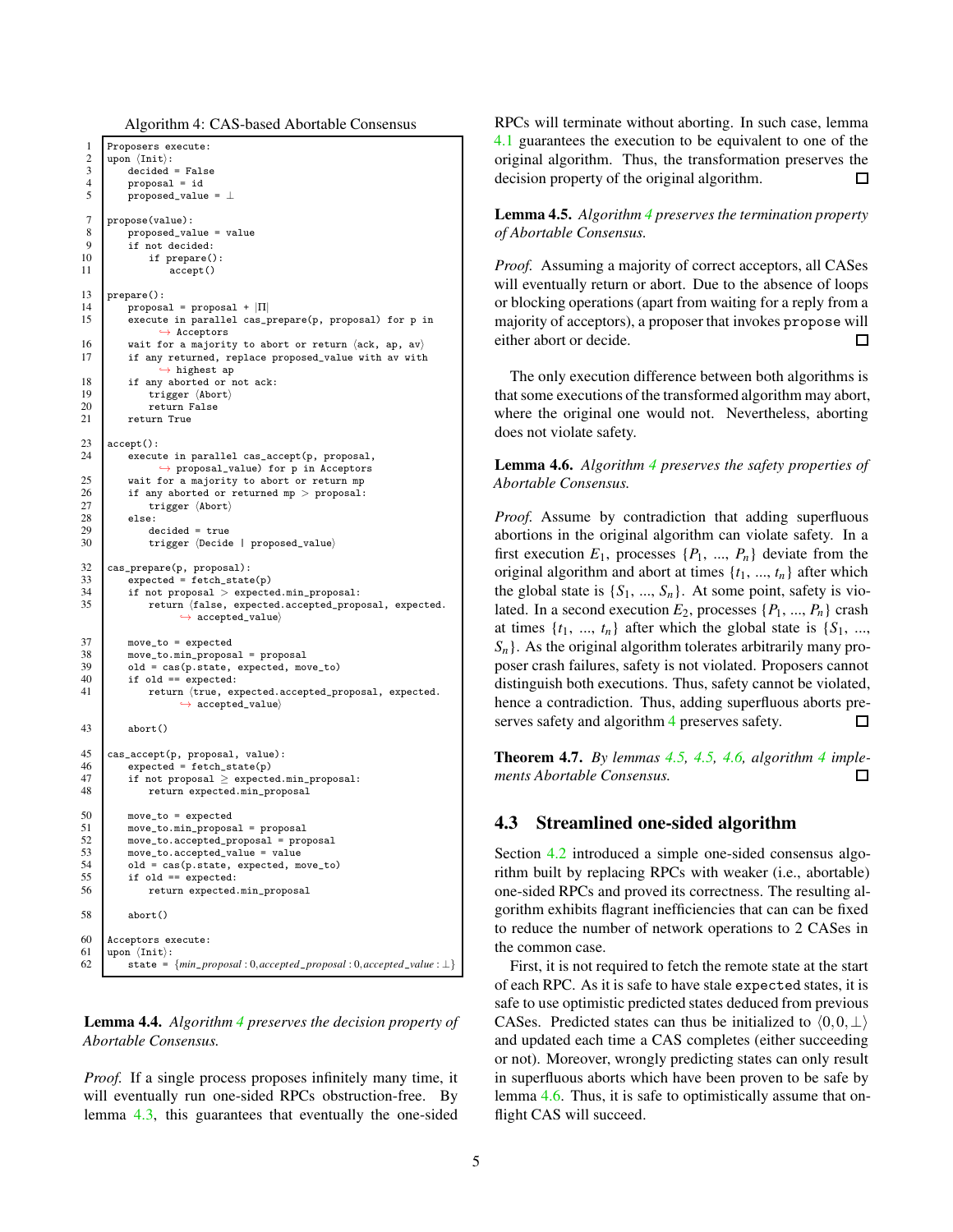Second, in the Prepare phase, proposal can be increased upfront to be higher than any predicted remote min\_proposal to reduce predictable abortions.

Algorithm [5](#page-5-1) gives the algorithm obtained after applying these optimisations.

<span id="page-5-1"></span>Algorithm 5: Streamlined One-sided Abortable Consensus

```
1 Proposers execute:
 \begin{array}{c|c}\n2 & \text{upon } \langle \text{Init} \rangle : \\
3 & \text{predicte}\n\end{array}3 predicted = {min_proposal : 0,accepted_proposal :
                    0,accepted_value : ⊥}|Acceptors|
 \begin{array}{c|c}\n4 & \text{decided} = \text{False} \\
5 & \text{proposal} = \text{id}\n\end{array}5 \n\begin{array}{c}\n5 \n\end{array} proposal = id<br>
6 \n\begin{array}{c}\n\text{proposed value}\n\end{array}proposed_value = \bot8 propose(value):
\begin{array}{c|c} 9 & \text{proposed_value} = \text{value} \\ 10 & \text{if not decided:} \end{array}if not decided:
11 if prepare():
12 accept()
\begin{array}{c|c} 14 & \text{prepare();} \\ 15 & \text{for } p \end{array}for p in Acceptors:
16 while predicted[p].min_proposal \ge proposal:
17 proposal = \text{proposal} + |\Pi|19 reads = \perp<sup>[Acceptors]</sup><br>20 move to = \parallel<sup>[Acceptors]</sup>
            move_t = \bot^{|Access|}\begin{array}{c|c}\n 22 & \text{for } p \text{ in } \text{Acceptors:} \\
 23 & \text{move } \text{to } \text{In} = \text{ (by)}\n \end{array}\overline{\text{move\_to[p]}} = (proposal, predicted[p].
                          \rightarrow accepted_proposal, predicted[p].
                          \leftrightarrow accepted_value)
24 async reads [p] = \text{cas}(\text{slot}_p, \text{ predicted}[p], \text{move\_to}[p])<br>25 wait until majority of slots are read
             wait until majority of slots are read
27 for p in Acceptors:
28 if reads[p] ∈ {predicted[p], \perp}:<br>29 predicted[p] = move_to[p]
                        predicted[p] = move_to[p]30 else:
31 predicted[p] = reads[p]
33 if any CAS failed (predicted[p] \neq read[p]):
34 trigger \langleAbort\rangle35 return false
37 proposed_value = predicted[.].accepted_value with highest
                    \leftrightarrow accepted_proposal or proposed_value if none
38 return true
40 \operatorname{accept}():<br>41 \operatorname{move}41 move_to = (proposal, proposal, proposed_value)
42 for p in Acceptors:<br>43 async reads [p] =
43 async reads[p] = cas(slot<sub>p</sub>, predicted[p], move_to)<br>44 wait until majority of slots are read
             wait until majority of slots are read
46 if any CAS failed:
47 for p in Acceptors:
48 if reads[p] \in {predicted[p], \perp}:<br>49 medicted[n] = move to
49 predicted[p] = move_to<br>50 else:
\begin{array}{c|c}\n50 & \text{else:} \\
51 & \text{pr}\n\end{array}51 predicted[p] = reads[p]<br>52 trigger (Abort)
52 trigger \langleAbort\rangle return
                  return
55 decided = true<br>56 trigger (Decide
             trigger (Decide | proposed_value)
58 Acceptors execute:<br>59 upon \{Init \}:
\begin{bmatrix} 59 \\ 60 \end{bmatrix} upon \langle \text{Init} \rangle:<br>state =
             state = {min\_proposal : 0, accepted\_proposal : 0, accepted\_value : ⊥}
```
<span id="page-5-5"></span><span id="page-5-3"></span><span id="page-5-2"></span>Said optimisations also preserve liveness. Let's assume that a single proposer runs infinitely many time. Eventually, it will run obstruction-free. In the worst case, it will

each time abort at line [34](#page-5-2) or [52](#page-5-3) because of a single wrongly guessed remote state and update its prediction. The optimistic update of expected states at lines [29](#page-5-4) and [49](#page-5-5) and the FIFO property of links provide that, once a remote state is correctly guessed, any later CAS will succeed. Thus, after at most *n* runs all CASes will succeed and the proposer will decide.

### <span id="page-5-0"></span>5 Practical Considerations

So far we have showed a new algorithm for doing RDMAbased consensus using CAS. Our algorithm presents a single instance of consensus, however most practical systems require to run consensus over and over.

State Machine Replication (SMR) replicates a service (e.g., a key-value storage system) across multiple physical servers called *replicas*, such that the system remains available and consistent even if some servers fail. SMR provides strong consistency in the form of linearizability [\[11\]](#page-8-7). A common way to implement SMR, which we adopt in this paper, is as follows: each replica has a copy of the service software and a log. The log stores client requests. We consider non-durable SMR systems [\[13,](#page-9-6)[15,](#page-9-7)[18,](#page-9-8)[19,](#page-9-9)[21,](#page-9-10)[22\]](#page-9-11), which keep state in memory only, without logging updates to stable storage. Such systems make an item of data reliable by keeping copies of it in the memory of several nodes. Thus, the data remains recoverable as long as there are fewer simultaneous node failures than data copies [\[23\]](#page-9-2).

<span id="page-5-4"></span>A consensus protocol ensures that all replicas agree on what request is stored in each slot of the log. Replicas then apply the requests in the log (i.e., execute the corresponding operations), in log order. Assuming that the service is deterministic, this ensures all replicas remain in sync. We adopt a leader-based approach, in which a dynamically elected replica called the *leader* communicates with the clients and sends back responses after requests reach a majority of replicas. As already stated, we assume a *crash-failure* model: servers may fail by crashing, after which they stop executing.

Velos is the implementaion of Algorithm  $5$  in the form of SMR. Implementing Velos leads to practical considerations and additional hardware-specific optimizations that are not present in Algorithm [5.](#page-5-1)

### 5.1 Pre-preparation

Unfortunately, our CAS approach prevent us from using the multi-Paxos optimisation [\[5,](#page-8-8) [17,](#page-9-5) [20\]](#page-9-12). Thus, each consensus slot must be prepared individually. Nevertheless, a leader can prepare slots in advance so that the it can decide running only the accept phase on its critical path. In this case, the leader decides in a single CAS RTT. Doing so requires a stable leader. Switching to another leader requires re-preparing slots. Fortunately, this will most likely succeed in a single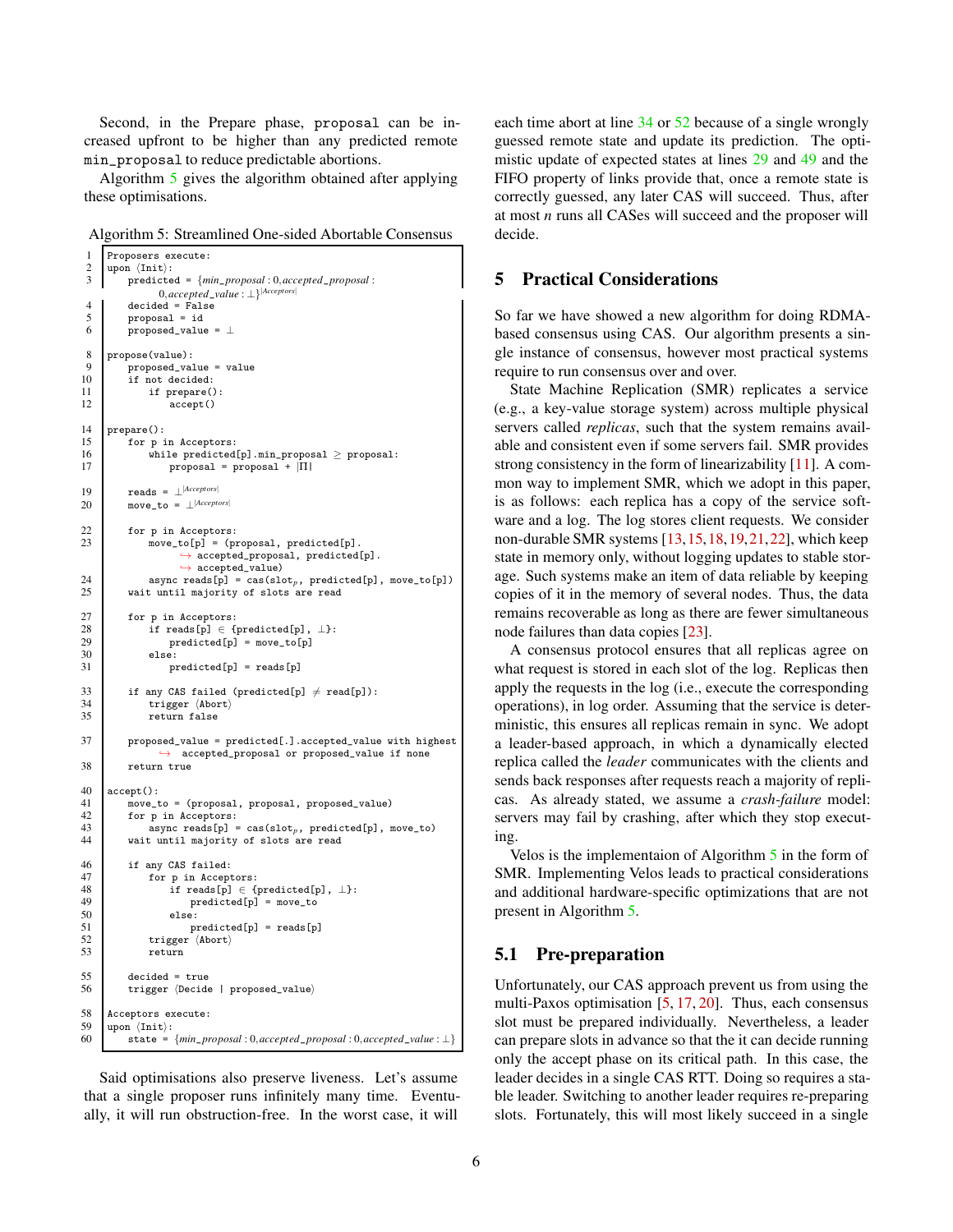CAS RTT by optimistically predicting remote slots to have been prepared by the failed leader.

### 5.2 Limited CAS size

Algorithm [5](#page-5-1) assumes that a state can fit within a single CAS. Current RDMA NICs support CAS up to 8 bytes. As both min\_proposal and accepted\_proposalmust be the same size, both fields are limited to at most 31 bits with 2 bits being dedicated to storing the accepted\_value.

One may be afraid of proposal fields overflowing (either breaking safety or decision). In such an extremely unlikely case (and actually more for completeness), the abstraction can fallback to traditional RPC. Switching to RPC can be safely implemented as follows: Once the RDMAexposed min\_proposal of an acceptor reaches  $2^{31} - |\Pi|$ , every proposer switches to RPC to communicate with this specific acceptor. At a regular time interval, acceptors checks their state and, if above the threshold, execute algorithm [1](#page-2-1) with min\_proposal, accepted\_proposal and accepted\_value variables initiated to match state.

Another concern is the limited accepted\_value field size. Depending on the upper application, the value can be inlined within the CAS. Otherwise, a simple indirection can be put in place. Instead of deciding on the proposed value itself, one can decide on the proposer's id. This can be achieved by RDMA-writing the actual value to a majority of acceptors in a dedicated write-exclusive slot before running the accept phase. RDMA RC QP FIFO semantics can be leverages to do so at minimimum cost. The write WQE can be prepended to the Accept WQE, made unsignaled, and posted with Doorbell batching. If the CAS completes, then the value was written at a majority of acceptors and will always be recoverable.

## 5.3 Device Memory

Modern RNICs allows RDMA exposure of their own internal memory. This feature is called *Device Memory* (DM). In Mellanox' Connect-X6, the available memory is slightly larger than 100KiB. RDMAing this memory is faster than accessing the main memory as it removes an extra PCIe communication from the critical path. All RDMA verbs benefit from a speedup. Moreover, DM reduces atomic verbs contention. As one-sided Paxos makes acceptors fundamentally passive, DM can be used without additional cost. DM can also be leveraged when RDMA-writing the actual value as described in the previous section to PCIe-transfer the payload only once.

### 5.4 Piggybacking decisions

Consensus slots can be augmented with an additional previous\_decision value. This way, if every node endorses both the proposer and the acceptor roles, it can learn

that a value has been decided for slot  $s - 1$  simply by reading its local slot *s*. With this strategy, values are decided in a single CAS and decisions learned with no additional communication in the common case.

# 5.5 Unavailable features

Modern RNICs lack some features and performances that would make one-sided Paxos even more appealing. We believe that these features can reasonably be expected to be provided by future RNICs.

First are global CASes. CX6 atomics are only guaranteed to be atomic with other operations executed by the same HCA. This prevent us from using CPU-side CASes to update the state of the proposer, which could save one MMIO  $(\approx 300$ ns).

Second are unalligned CASes. Currently, CASes cannot overlap 2 consecutive slots. Such a feature would allow a proposer to run the Accept phase for slot *s* and the Prepare phase for slot  $s+1$  in a single CAS, definitely removing the need for batch pre-preparation from the critical path.

Third, even using Device Memory, CAS exhibits a latency twice higher than RDMA WRITEs, which makes Mu twice as fast in the failure-free scenario.

## <span id="page-6-0"></span>6 Implementation

Our algorithm is implemented in 1046 lines of C++17 code (CLOC [\[7\]](#page-8-9)). It uses the *ibverbs* library for RDMA over Infiniband and it relies on the reusable abstractions provided by the source code of Mu. Furthermore, we implemented the optimizations mentioned in section [5,](#page-5-0) apart from "Piggybacking decisions".

We implement a new leader election algorithm that departs from Mu's design. Our algorithm relies on modifications of the Linux kernel and is composed of two separate modules, namely the *interceptor* and the *broadcaster* module. In Linux, when a process crashes control is transferred to the kernel which takes care of cleaning up the process. Our kernel modifications allow processes to instruct the kernel—via a prctl system call—that upon failure the interceptor module should be invoked during the cleaning up. The interceptor module is then responsible for invoking the broadcaster module. The broadcasting module broadcasts a message saying that the process has crashed. This message is picked up by correct processes that subsequently stop trying to communicate with the crashed process. Our kernel modifications and kernel modules implementation span in 352 lines of C code.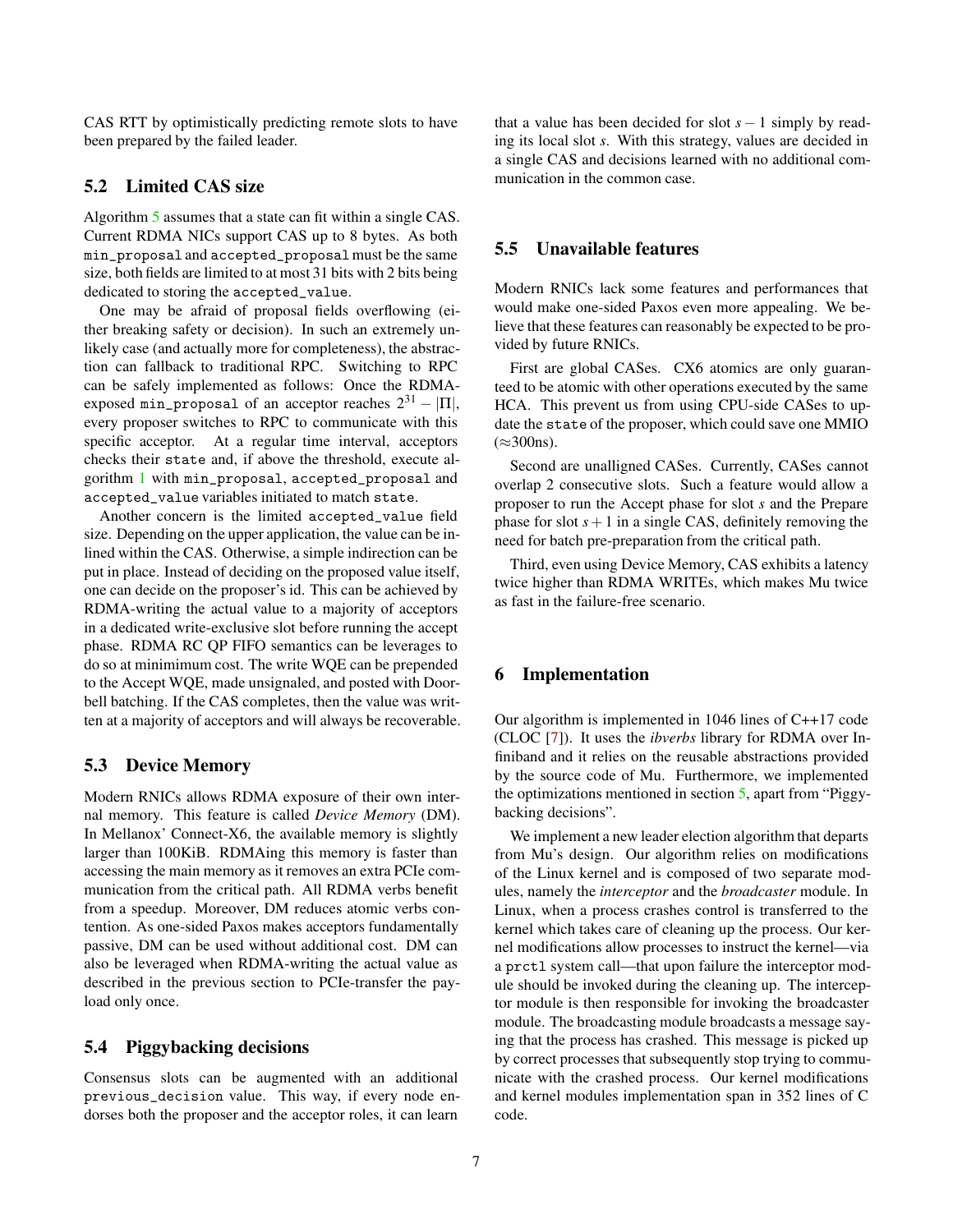# <span id="page-7-0"></span>7 Evaluation

Our goal is to evaluate whether our implementation can achieve consensus within a few microseconds and whether it handles failures with the least amount of delay. Concretely, with our evaluation we aim at answering the following questions:

- Does our implementation imposes a small overhead compared to Mu in the common case?
- What is the total failover time during a leader crash?

We evaluate our system on a 3-node cluster, the details of which are given in Table [1.](#page-7-1)

In the reported numbers we show 3-way replication, which accounts for most real deployments [\[12\]](#page-8-10). In all of our experiments we ignore the existence of a client issuing requests to our system.

Table 1: Hardware details of machines.

<span id="page-7-1"></span>

| <b>CPU</b>         | $2x$ Intel(R) Xeon(R) Gold 6244 CPU<br>@ 3.60GHz |
|--------------------|--------------------------------------------------|
| <b>Memory</b>      | $2x$ 128 $GiB$                                   |
| <b>NIC</b>         | Mellanox ConnectX-6                              |
| Links              | 100 Gbps Infiniband                              |
| <b>Switch</b>      | Mellanox MSB7700 EDR 100 Gbps                    |
| OS.                | Ubuntu 20.04.2 LTS                               |
| <b>Kernel</b>      | $5.4.0 - 74 - \text{custom}$                     |
| <b>RDMA Driver</b> | Mellanox OFED 5.3-1.0.0.1                        |

We measure time using the POSIX clock\_gettime function, with the CLOCK\_MONOTONIC parameter. In our deployment, the resolution and overhead of clock\_gettime is around 16–20*ns* [\[8\]](#page-8-11).

## 7.1 Common-case Replication Latency

We first evaluate the latency of our system under no leader failure. We measure the latency at the leader. Latency refers to the time it takes for propose of Algorithm [5](#page-5-1) to execute. We show the time it takes to replicate messages of different sizes in Figure [1.](#page-7-2)

For messages of 1 byte, Velos replicates a request using only a RDMA CAS. On the other side, Mu always uses a single RDMA WRITE to replicate. For messages up to 128 bytes Mu manages to inline the message in the RDMA request, thus exhibiting almost constant replication latency. RDMA WRITE and RDMA CAS are both one-sided operations, but they have different latency. Sending 3 RDMA CASes and waiting for a majority of replies costs around 1.9µ*s*, while the same communication pattern with RDMA WRITEs costs 1.25µ*s*. This is seen from the time difference for 1B messages.

<span id="page-7-2"></span>

Figure 1: Median replication latency of Velos compared to Mu for different message sizes.

For larger payload sizes, Velos replicates a request using a RDMA CAS and an additional RDMA WRITE. In other words, Velos does exactly what Mu does, apart from having an extra RDMA CAS for every replicated message. Given that the latency of RDMA CAS is constant (in the absence of CAS-contention, i.e., when having a stable leader), the impact of the overhead in the replication latency of Velos compared to Mu diminishes for larger message sizes.

Figure [1](#page-7-2) also demonstrates the effect of using Device Memory. When Velos relies exclusively on Device memory for its RDMA WRITEs and RDMA CASes, it gains 200*ns* on replication latency.

# 7.2 Fail-over Time

During a leader crash, Velos replicas receive the failure detection event and a new leader is elected. The new leader immediately starts replicating new messages among itself and the remaining replica *R*.

Figure [2](#page-8-12) evaluates the time it takes for *R* to discover a new replicated value in its log. When a stable leader replicates requests, the throughput is at around 42 requests per 100µ*s*. In other words, *R* discovers a new entry in its log approximately every 2.5µ*s*. When the leader fails the throughput drops to 0 and replica *R* discovers a new value after approximately 65 $\mu$ *s*. The subsequent few replication requests from the new leader take between 3µ*s* to 3.6µ*s*, which is evident in the throughput curve. When the new leader takes over, the throughput curve exhibits a not-so-steep trajectory, before stabilizing again at the throughput of 42 requests per 100µ*s* This is because the new leader's cache is cold and initial replication requests result in higher replication latency. Soon after the new leader manages to replicate new requests in approximately 2.5µ*s*.

Comparing Velos to Mu, the latter faster than Velos in the common case but slower during leader change. Mu manages to replicate requests using a single WRITE but it relies on permissions to handle concurrent leaders during leader fail-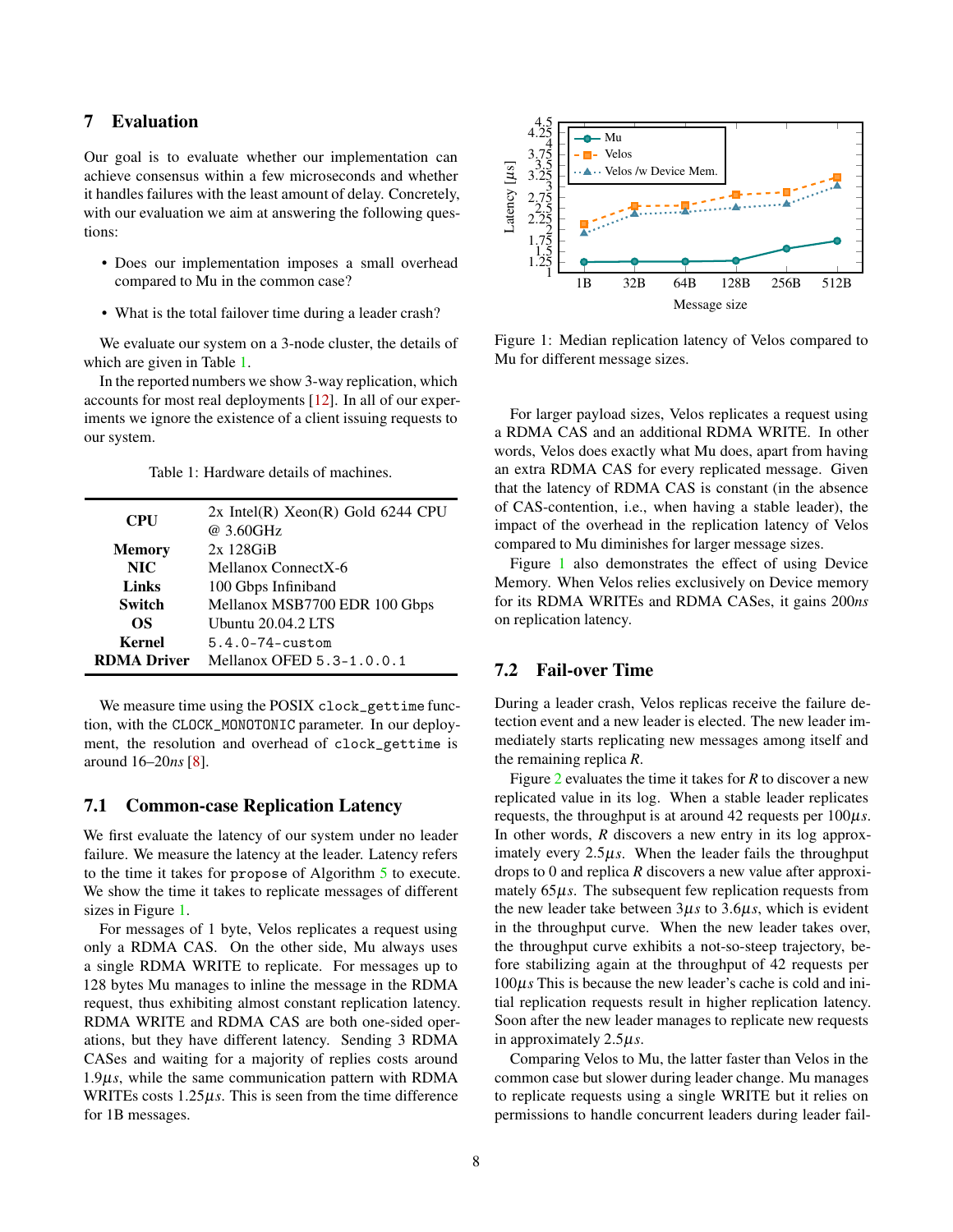<span id="page-8-12"></span>

Figure 2: Throughput under leader failure (for message size is 1 byte) measured from the remaining replica.

ure. The cost of changing permissions, as presented in Mu, is approximately 250µ*s* just for changing the leader. Mu requires an additional 600µ*s* to detect the leader failure. On the other side, Velos requires approximately 30µ*s* to detect a leader failure and an additional 35µ*s* for the new leader to successfully replicate the next request. In other words, Velos is approximately 1.2 or 1.5 µ*s* slower than Mu in the common case, depending on whether it relies or not in Device Memory. Velos is significantly faster than Mu during leader change, as it detects a leader failure 20 times faster than Mu and replicates the next request 7 times faster than Mu. Overall, Velos is 13 times faster than Mu during leader change.

# 8 Conclusion

Consensus is a classical distributed systems abstractions that is widely used in the data centers. RDMA enables consensus to achieve lower decision latency not only due to its intrinsic latency characteristics as a network fabric, but also due to its semantics. RDMA semantics such as permission changes improve the latency of consensus in the common case, as they enable consensus to decide by using a single RDMA WRITE. However, the non-common case during which failures still exhibited latency in the order of a millisecond.

Velos is a state machine replication system that can replicates requests in a few microseconds. It relies a modified Paxos algorithm that replaces RPCs (i.e. message passing) with RDMA Compare-and-Swap. As a result, Velos exhibits common-case latency that is competitive to Mu's latency and shines during failure. Velos manages to switch to a new leader and start replicating new requests in under 65  $\mu$ s, meaning that Velos has an extra 9 of availability for the same number of expected failures, compared to Mu.

## <span id="page-8-4"></span>References

- [1] Marcos K. Aguilera, Naama Ben-David, Irina Calciu, Rachid Guerraoui, Erez Petrank, and Sam Toueg. Passing messages while sharing memory. In *ACM Symposium on Principles of Distributed Computing (PODC)*, pages 51–60, July 2018.
- <span id="page-8-1"></span>[2] Marcos K Aguilera, Naama Ben-David, Rachid Guerraoui, Virendra J Marathe, Athanasios Xygkis, and Igor Zablotchi. Microsecond consensus for microsecond applications. *USENIX Symposium on Operating System Design and Implementation (OSDI)*, pages 599– 616, 2020.
- <span id="page-8-2"></span>[3] Romain Boichat, Partha Dutta, Svend Frølund, and Rachid Guerraoui. Deconstructing Paxos. *ACM SIGACT News*, 34(1):47–67, March 2003.
- <span id="page-8-0"></span>[4] Christian Cachin, Rachid Guerraoui, and Luís Rodrigues. *Introduction to reliable and secure distributed programming*. Springer Science & Business Media, 2011.
- <span id="page-8-8"></span>[5] Tushar Deepak Chandra, Robert Griesemer, and Joshua Redstone. Paxos made live: An engineering perspective. In *ACM Symposium on Principles of Distributed Computing (PODC)*, pages 398–407, August 2007.
- <span id="page-8-6"></span>[6] Tushar Deepak Chandra, Vassos Hadzilacos, and Sam Toueg. The weakest failure detector for solving consensus. *Journal of the ACM (JACM)*, 43(4):685–722, July 1996.
- <span id="page-8-9"></span>[7] Al Danial. cloc: Count lines of code. [https://](https://github.com/AlDanial/cloc) [github.com/AlDanial/cloc](https://github.com/AlDanial/cloc).
- <span id="page-8-11"></span>[8] Travis Downs. A benchmark for low-level CPU micro-architectural features. [https://github.com/](https://github.com/travisdowns/uarch-bench) [travisdowns/uarch-bench](https://github.com/travisdowns/uarch-bench).
- <span id="page-8-5"></span>[9] Michael J Fischer, Nancy A Lynch, and Michael S Paterson. Impossibility of distributed consensus with one faulty process. *Journal of the ACM (JACM)*, 32(2):374– 382, 1985.
- <span id="page-8-3"></span>[10] Eli Gafni and Leslie Lamport. Disk paxos. *Distributed computing (DIST)*, 16(1):1–20, February 2003.
- <span id="page-8-7"></span>[11] Maurice P. Herlihy and Jeannette M. Wing. Linearizability: A correctness condition for concurrent objects. *ACM Transactions on Programming Languages and Systems (TOPLAS)*, 12(3):463–492, January 1990.
- <span id="page-8-10"></span>[12] Patrick Hunt, Mahadev Konar, Flavio Paiva Junqueira, and Benjamin Reed. Zookeeper: Wait-free coordination for internet-scale systems. In *USENIX Annual Technical Conference (ATC)*, June 2010.